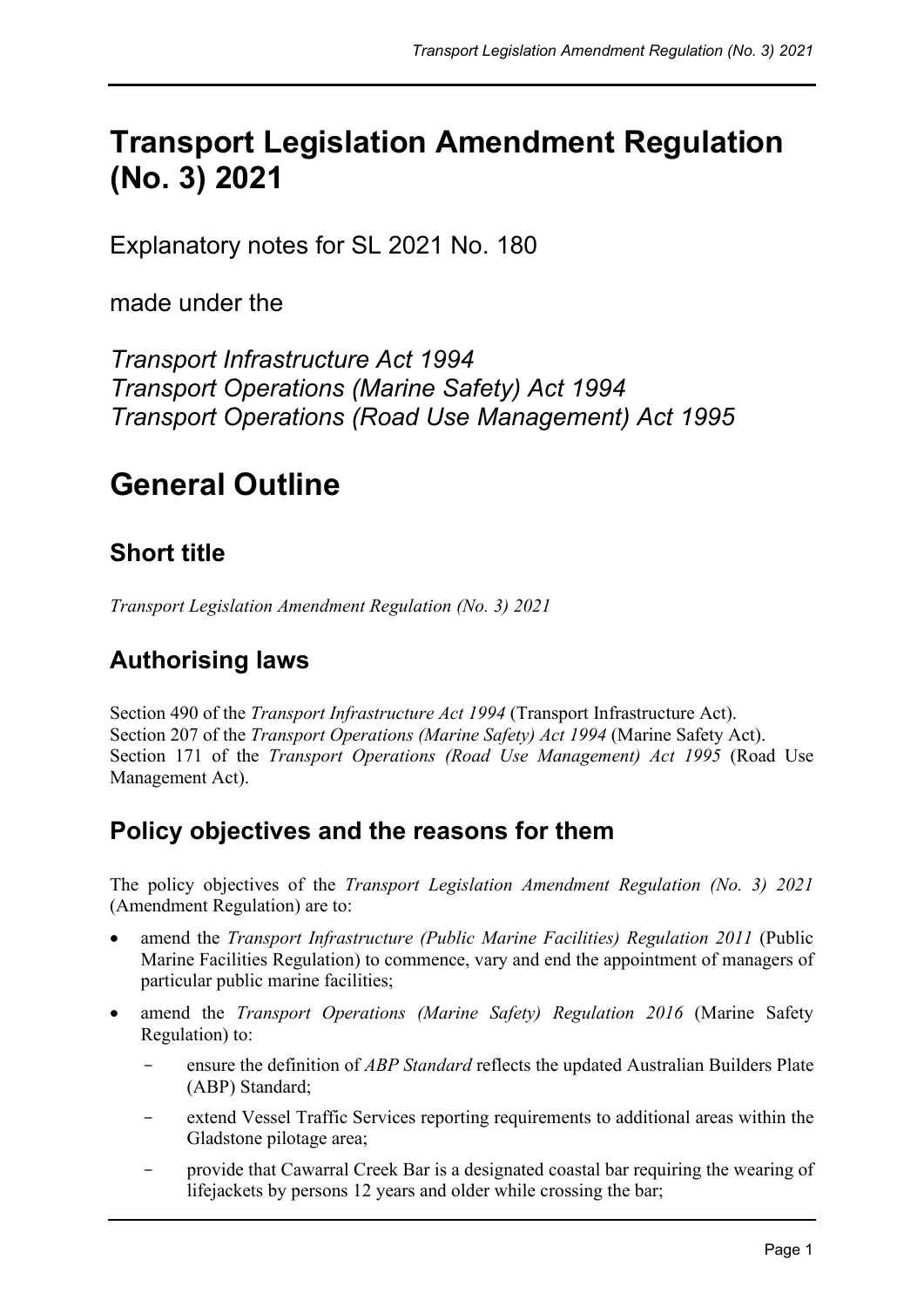- ensure consistency in the safety management system requirements that apply to an *other Queensland regulated ship* and similar nationally-regulated ships; and
- ensure that Queensland Parks and Wildlife Service Officers can carry out their duties in an effective way; and
- amend the *Transport Operations (Road Use Management—Vehicle Registration) Regulation 2021* (Registration Regulation) to clarify when prescribed evidence of an inspection certificate must be provided with a vehicle registration application.

# **Achievement of policy objectives**

Commencing, varying and ending the appointments of certain managers of public marine facilities

The Transport Infrastructure Act provides that the Governor in Council may, by regulation, appoint a person to manage a public marine facility and that the appointment may only be made if the person consents to the appointment. Persons who may be appointed as managers include, for example, local councils, port authorities and managers of resorts. The manager is responsible for maintaining the public marine facility in good condition to a standard appropriate to its use.

The Public Marine Facilities Regulation provides that an entity mentioned in schedule 1 is appointed as the manager of a stated public marine facility, and that the appointment of a person mentioned in schedule 1A of the Regulation has ended.

Currently, there are a number of entities that are performing management duties for public marine facilities (such as boat ramps, floating walkways and pontoons) that have not been appointed managers of the facility under the Public Marine Facilities Regulation.

There are also entities currently listed in schedule 1 of the Public Marine Facilities Regulation that are no longer managing a public marine facility. This could be because, for example, the facility has been transferred to another entity, the facility is no longer State-owned or controlled, or the facility has been demolished. In addition, the descriptions for some of the public marine facilities are being changed to reflect updated plans used to identify the location of the facility.

The Amendment Regulation amends schedules 1 and 1A of the Public Marine Facilities Regulation to commence, vary and end the appointment of managers of particular public marine facilities.

#### *ABP Standard*

An ABP is an information plate which is required to be fixed to particular new *Queensland Regulated ships* when they are sold in Queensland. The plate provides essential information to the purchaser of the new ship, such as its maximum loading capacity, maximum engine power and flotation performance in the case of an emergency.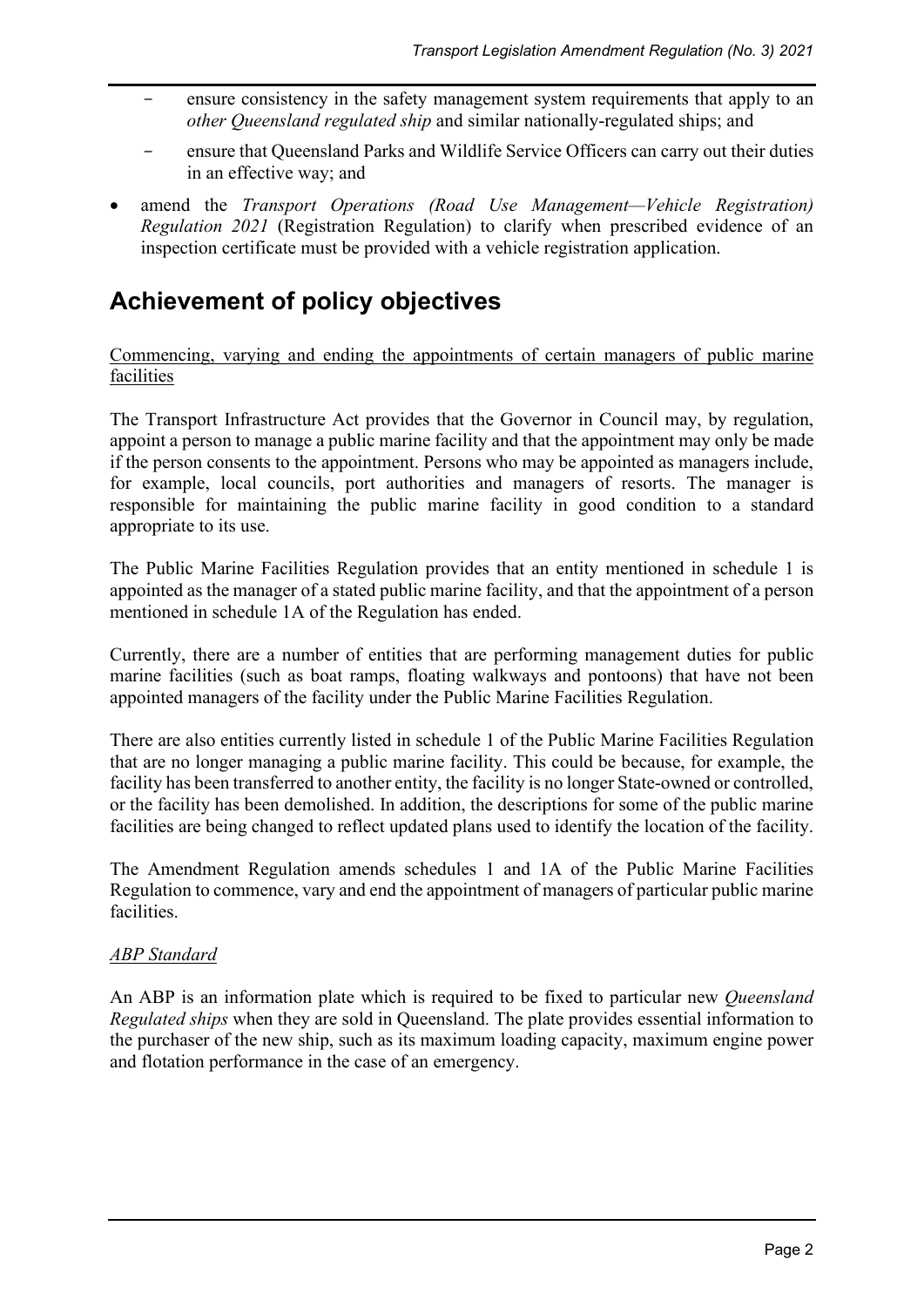In the Marine Safety Regulation, the current definition of *ABP Standard* reflects the *National Standard for the Australian Builders Plate for Recreational Boats, Edition 4*. However, on 5 June 2020, the *National Standard for the Australian Builders Plate for Recreational Boats, Edition 5* was endorsed by the former Transport and Infrastructure Council. The revised national standard includes changes to its structure and format to enhance its readability and assist boat builders to comply with the standard. It also includes a small number of technical changes.

The Amendment Regulation updates the definition of *ABP Standard* to ensure that it reflects the revised national standard.

#### Vessel Traffic Services reporting requirements within the Gladstone pilotage area

Vessel Traffic Services centres are traffic control centres for shipping in ports and surrounding waterways. They operate 24 hours a day and use systems, including VHF radio, to help identify and monitor vessels, plan vessel movements and give navigational information and advice.

The Marine Safety Regulation requires commercial fishing vessels that are 10 metres or more in length and fitted with a VHF radio to report to Vessel Traffic Services when operating within the stated parts of the Gladstone pilotage area. For example, if a 12-metre long fishing ship is fitted with a VHF radio and is operating in Gatcombe Channel, before the master of the ship enters the Gatcombe Channel, they must report to Vessel Traffic Services to provide the required information about the ship.

Commercial fishing vessels can be slow and have restricted manoeuvrability because of their trawl nets. As such, there is a higher risk of collision or disruption of trade shipping movements, necessitating the requirement for additional reporting measures in these regions. Therefore, it is important that Vessel Traffic Services is aware of each commercial fishing vessel's position so that vessel movements can be monitored, and masters can be given directions. This helps to ensure the safe and efficient management of vessels within the higher risk areas of the Gladstone pilotage area.

The Amendment Regulation provides that the requirement for certain ships to report their movements to Vessel Traffic Services will also apply within the following four additional highvolume traffic areas within the Gladstone pilotage area:

- Jacobs Channel;
- South Trees Anchorages:
- Gatcombe Bypass Channel; and
- South Channel Bypass.

#### Cawarral Creek Bar

Under section 44 of the Marine Safety Act, the owner or master of a ship must not operate a ship if it is not equipped with the safety equipment required to be fitted under a regulation. For example, if an open boat is less than 4.8 metres in length and is underway, each individual on board who is between 1 and 11 years (inclusive) must wear the lifejacket required by section 24(2)(a) of the Marine Safety Regulation.

Section 24(2)(b) of the Marine Safety Regulation further provides that if an open boat less than 4.8 metres in length is crossing a coastal bar, each individual on board who is aged 1 year or more must be wearing the lifejacket required by that paragraph. Coastal bars are listed in schedule 1 of the Marine Safety Regulation.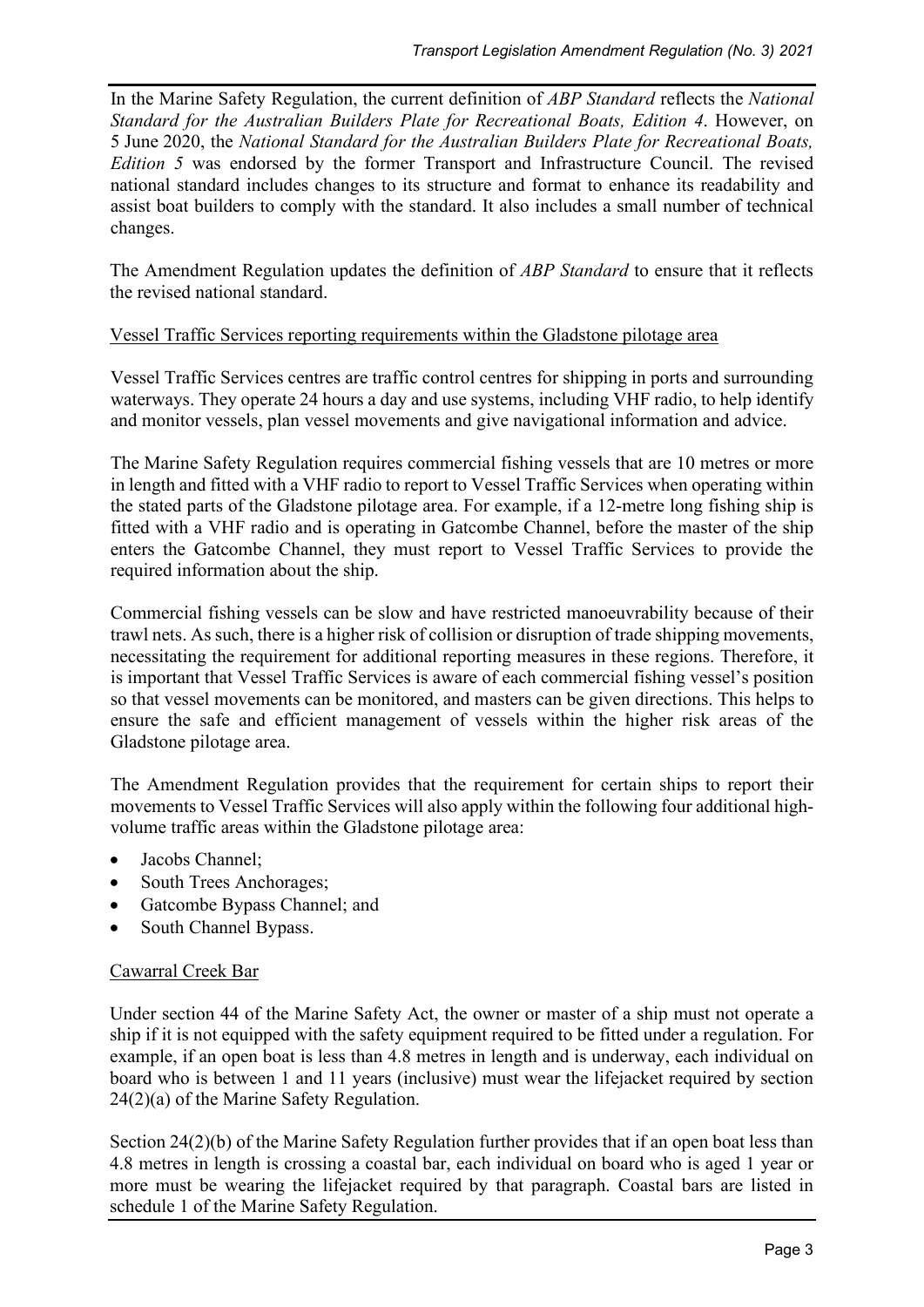The Cawarral Creek Bar, which is located near the town of Keppel Sands, is not currently listed in schedule 1 of the Marine Safety Regulation. However, the Cawarral Creek Bar and the waters of the entrance to Cawarral Creek are considered dangerous, even on good weather days. To mitigate the dangers to persons in an open boat that is less than 4.8 metres in length, the Amendment Regulation extends the mandatory wearing of lifejackets to all persons 12 years or older while the boat is crossing Cawarral Creek Bar.

#### National Consistency in applying safety management system requirements

To ensure consistency in the requirements that apply to *other Queensland regulated ships* and similar nationally-regulated ships, the Marine Safety Regulation directly applies certain requirements that are contained in national maritime law. The term *other Queensland regulated ship* means a ship (or tender to a ship) that is not a recreational ship or domestic commercial vessel. This includes, for example, ships that are owned by schools, surf lifesaving groups and community groups and used for purposes other than recreation.

For example, under the Marine Safety Regulation, it is a condition of registration that the owner or master of an *other Queensland regulated ship* must have a safety management system for the ship that either deals with the matters mentioned in the *National Standard for Commercial Vessels, part E* (*NSCV, part E*) that are relevant to the ship's operation or that has been approved by the registering entity.

The *NSCV, part E* was revoked on 1 July 2018 and safety management systems for nationallyregulated ships are now covered by *Marine Order 504 (Certificates of operation requirements – national law) 2018* (Marine Order 504). The requirements in Marine Order 504 are consistent with those previously contained in the *NSCV, part E*.

The Amendment Regulation amends the Marine Safety Regulation to replace the reference in section 30(1)(a)(i) to the *NSCV, part E* with a reference to Marine Order 504.

#### Queensland Parks and Wildlife Service Officers

Section 96(2) of the Marine Safety Regulation provides that, if reasonably necessary to perform their duties, an *enforcement officer* can undertake certain activities that would otherwise be in contravention of the regulation. This includes, for example, operating a ship at a speed above the applicable speed limit. For the purposes of this section, an *enforcement officer* is defined to mean a police officer, an officer of the Queensland Boating and Fisheries Patrol or an officer of Maritime Safety Queensland who is a shipping inspector.

Queensland Parks and Wildlife Service Officers are appointed as inspectors under the *Marine Parks Act 2004* or the *Great Barrier Reef Marine Park Act 1975 (Cwlth)*, or as conservation officers under the *Nature Conservation Act 1992*. These officers have a number of powers, including the power to stop vessels and carry out enforcement and compliance activities, particularly within marine zones. However, because they are not currently included in the definition of *enforcement officer* for the purposes of section 96(2) of the Marine Safety Regulation, they could be committing an offence under that regulation when they are undertaking an action that is reasonably necessary to perform their duties. For example, to intercept a vessel, Queensland Parks and Wildlife Service Officers may need to increase speed beyond the applicable speed limit.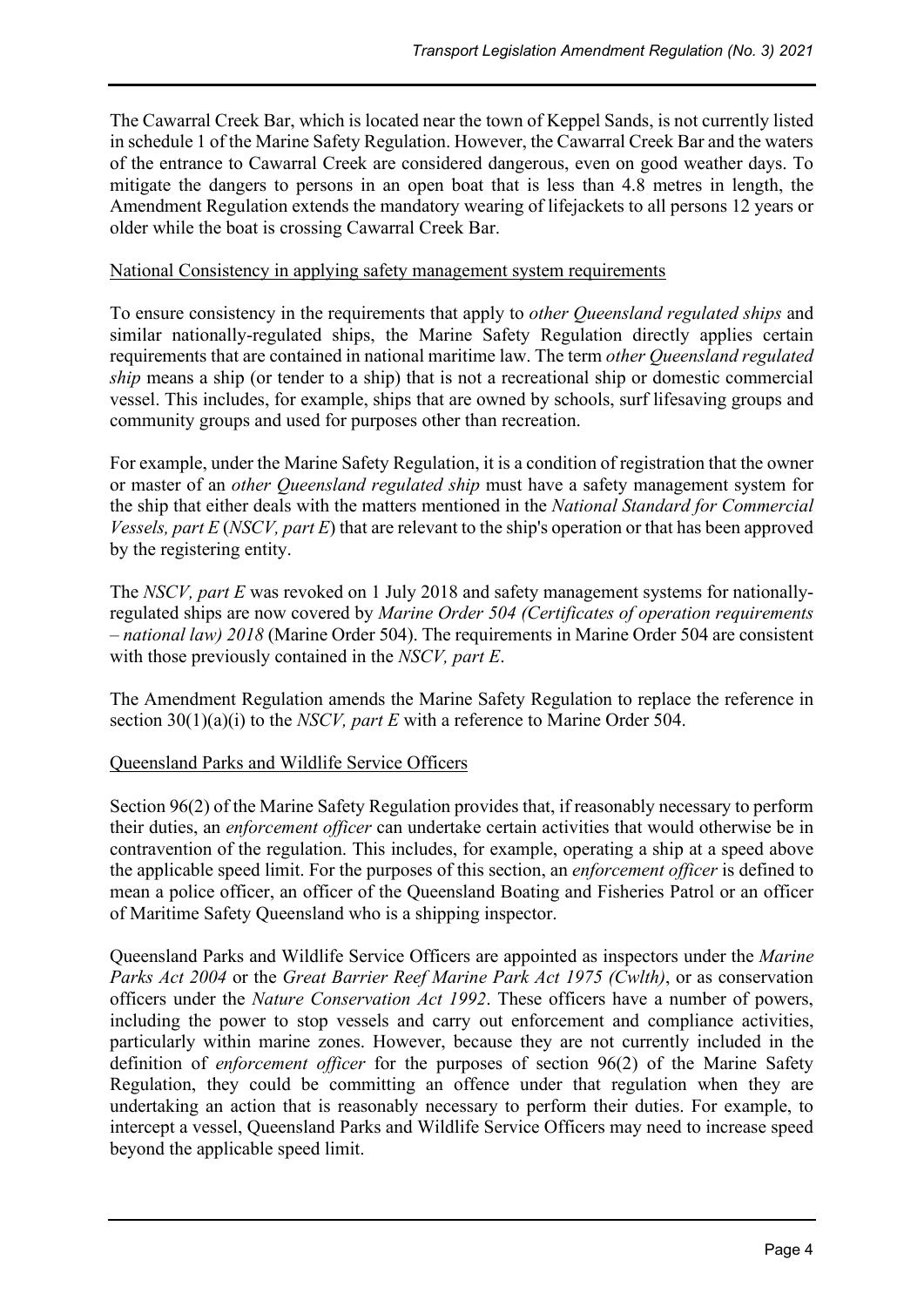The Amendment Regulation amends the definition of *enforcement officer* in section 96(4) to include an officer of the Queensland Parks and Wildlife Service.

#### Evidence of an inspection certificate for vehicle registration applications

On 1 September 2021, the Registration Regulation commenced operation, replacing an expiring regulation. In the Registration Regulation, the requirement to provide evidence of an inspection certificate with an application for vehicle registration in certain circumstances is unclear.

Inspection certificates are issued by qualified and accredited persons following a safety inspection of a vehicle. Requiring evidence of an inspection certificate with an application to register a vehicle is an important measure for ensuring vehicles being registered are safe. Evidence of an inspection certificate may be the certificate or a copy of the certificate, or the unique number for the certificate which can be verified.

The Registration Regulation is being amended to clarify the circumstances in which prescribed evidence of an inspection certificate must be provided with an application to register a vehicle. The policy intent of the amendment to the Registration Regulation is consistent with the expired regulation.

## **Consistency with policy objectives of authorising laws**

The Amendment Regulation is consistent with:

- the objective of the Transport Infrastructure Act to establish a regime under which public marine facilities are effectively and efficiently managed;
- the objective of the Marine Safety Act of regulating the maritime industry to ensure marine safety; and
- the objective of the Road Use Management Act to provide a scheme for managing the use of the State's roads that will improve road safety and the environmental impact of road use.

### **Inconsistency with policy objectives of other legislation**

The amendments are not inconsistent with the policy objectives of other legislation.

### **Benefits and costs of implementation**

The benefits of making the Amendment Regulation include:

- providing certainty as to who is responsible for ensuring public marine facilities are maintained to an appropriate standard;
- updating the definition of *ABP Standard* to ensure it reflects the current national standard;
- increasing the safety of boat users in certain high-volume traffic areas or areas that may be considered dangerous;
- providing consistency in the safety management system requirements that apply to *other Queensland regulated ships* and similar nationally-regulated ships;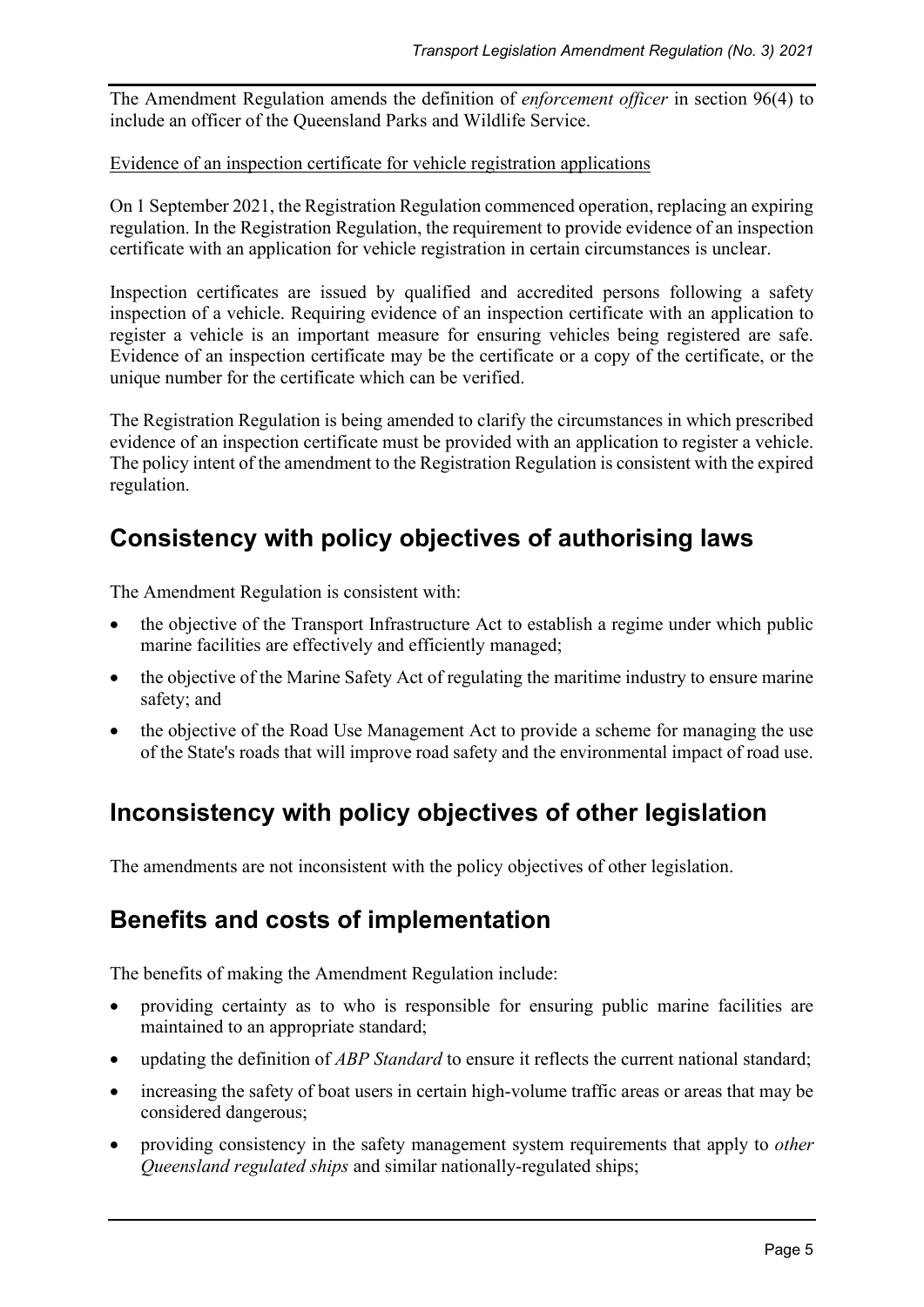- ensuring that Queensland Parks and Wildlife Service Officers, when undertaking their role, do not commit particular offences if their actions are reasonably necessary; and
- ensuring the safety of vehicles seeking registration for use on Queensland roads by clarifying inspection certificate requirements.

There are no costs associated with the implementation of the amendments.

## **Consistency with fundamental legislative principles**

#### Legislation has sufficient regard to the institution of Parliament: Subdelegation of power

Schedule 9 of the Marine Safety Regulation will be amended to update the definition of *ABP Standard* with a reference to the *National Standard for the Australian Builders Plate for Recreational Boats* as in force from time to time*.* As the national standard can be amended without the scrutiny of the Queensland Parliament, this may breach the fundamental legislative principle that allows the subdelegation of a power only in appropriate cases and to appropriate persons (sections 4(2)(b) and 4(5)(e) of the *Legislative Standards Act 1992*).

The national standard is the responsibility of the Australian Recreational Boating Safety Committee which is comprised of senior boating safety representatives from each Australian jurisdiction. The Committee is under the oversight of the Marine Agencies Forum which reports to the relevant Ministerial Council related to transport.

Prior to the national standard being updated, public consultation is undertaken by the Australian Recreational Boating Safety Committee. For example, when developing the latest national standard (the *National Standard for the Australian Builders Plate for Recreational Boats, Edition 5*), national public consultation was conducted including public forums in Brisbane and across Australia. A reference group of industry and government representatives from across Australia was also formed to assist the process. The revised national standard was endorsed by the former Transport and Infrastructure Council on 5 June 2020.

Due to the level of consultation that is undertaken when updating the national standard and the need for it to be endorsed by the Ministerial Council, and in recognition of the benefits that arise from applying consistent standards across Australia, it is considered that any potential breach is justified.

### **Consultation**

Entities who, by virtue of the Amendment Regulation, will take on the role of the manager of a public marine facility have been consulted by Maritime Safety Queensland and have consented to the appointment. In addition, all relevant managers of public marine facilities have been consulted on, and consented to, the ending of their appointment.

In the making of the *National Standard for the Australian Builders Plate for Recreational Boats, Edition 5*, public consultation was undertaken by the Australian Recreational Boating Safety Committee. In June 2021, Maritime Safety Queensland provided information about the new national standard to members of Queensland's maritime community through its *Maritime Matters* newsletter.